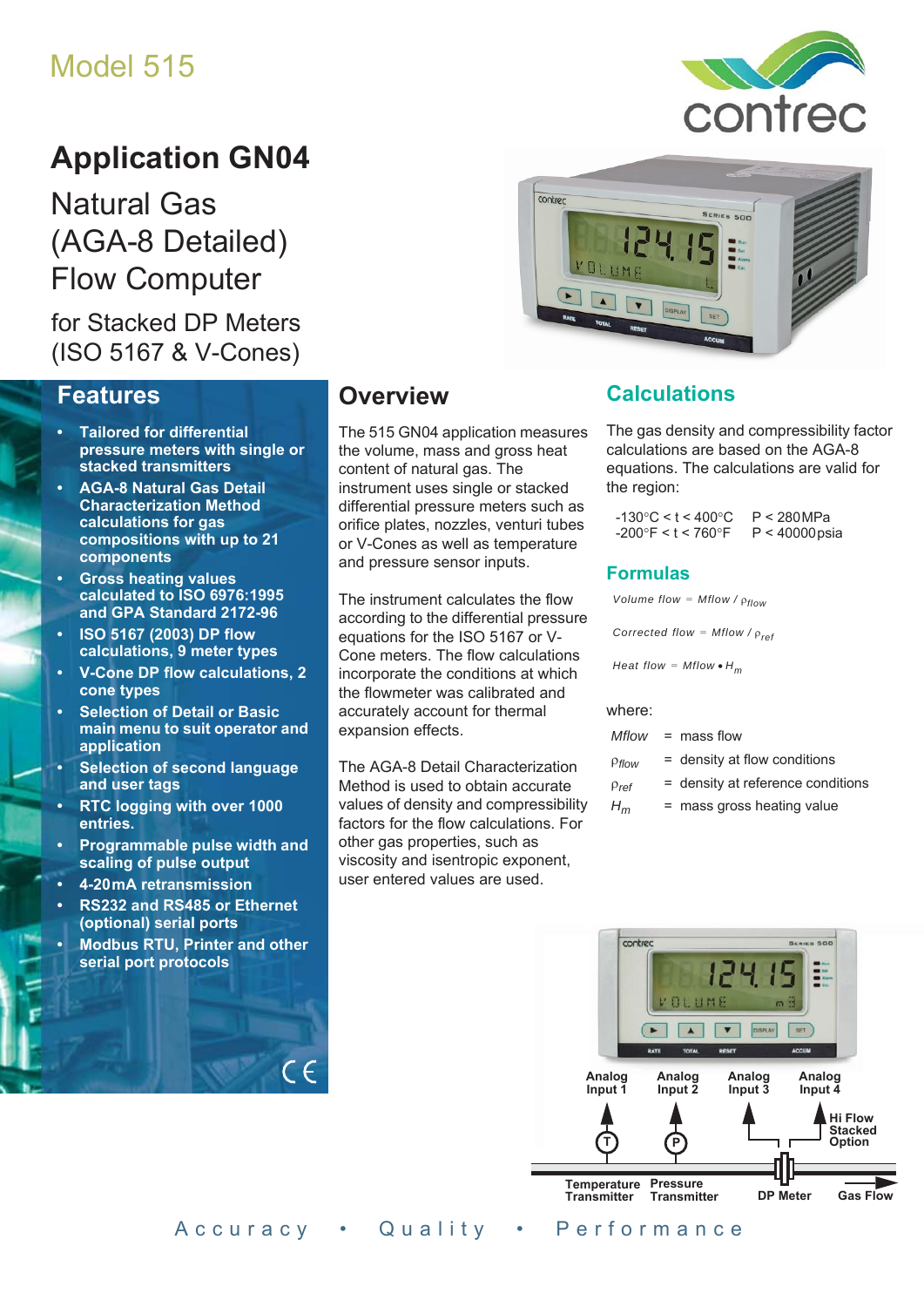# **Displayed Information**

The front panel display shows the current values of the input variables and the results of the calculations. A list of the variables for this application and their type (total or rate) is shown at the end of this document.

The instrument can be supplied with a real-time clock for data logging of over 1000 entries of the variables as displayed on the main menu.

## **Communications**

There are two communication ports available as follows:

- **•** COM-1 RS-232 port
- **•** COM-2 RS-485 port (optional) or Ethernet (optional)

All types of ports can be used for remote data reading, while RS-232 and RS-485 serial ports can be used for printouts and for uploading and downloading of the application software to the instrument.

# **Isolated Outputs**

The opto-isolated outputs can re-transmit any main menu variable. The type of output is determined by the nature of the assigned variable. Totals are output as pulses and rates are output as 4-20 mA signals. One output is standard, a second output is available as an option.

# **Relay Outputs**

The relay alarms can be assigned to any of the main menu variables of a rate type. The alarms can be fully configured including hysteresis. Two relays are standard with two additional relays available as an option.

# **Software Configuration**

The instrument can be programmed to suit the particular application needs and the flexible I/O can be assigned as required. Program settings can be changed either via the front panel (depending on assigned access levels) or via the 500 Series Program Manager (500-PM software).

The instrument stores all set-up parameters, totals and logged data in non-volatile memory with at least 30 years retention.

# **Dimension Drawings**

# **Part Number**

515.XXXXXX-GN04 see **[Product Codes](#page-3-0)** to select required features

Default Application software: 515-GN04-000000

# **Analog Input Types**

Any analog input can be set to accept a 4-20 mA, 0-5 V or 1-5V signal, while any inputs assigned to a temperature sensor can also be set to accept a PT100 or PT500 signal.

# **Terminal Designations**

|                 | <b>Terminal</b><br>Label |                          | <b>Designation</b>                 | <b>Comment</b>                                     |
|-----------------|--------------------------|--------------------------|------------------------------------|----------------------------------------------------|
| 3               | SG                       |                          | Signal ground                      |                                                    |
| 5               | <b>EXC V</b>             | $2+$                     | Excitation Term 2+                 | For AINP1 RTD Input                                |
| 7               | AINP1                    | $\ddot{}$                | Analog Input ch $1 (+)$            | Temperature Input                                  |
| 8               |                          | $\overline{\phantom{0}}$ | Analog Input ch 1 (-)              |                                                    |
| 9               | AINP <sub>2</sub>        | $\ddot{}$                | Analog Input ch 2 (+)              | Pressure Input                                     |
| 10              |                          | $\overline{a}$           | Analog Input ch 2 (-)              |                                                    |
| 11              | AINP3                    | $\ddot{}$                | Analog Input ch $3 (+)$            | Main or Low Flow Input                             |
| 12              |                          |                          | Analog Input ch 3 (-)              |                                                    |
| $\overline{13}$ | AINP4                    | $\ddot{}$                | Analog Input ch 4 (+)              | High Flow Stacked Input                            |
| 14              |                          | $\overline{\phantom{0}}$ | Analog Input ch 4 (-)              |                                                    |
| 15              | Vo                       | $\ddot{}$                | 8-24 volts DC output               | Overload protected                                 |
| 16              | G                        | $\overline{a}$           | <b>DC Ground</b>                   |                                                    |
| 17              | Vi                       | $\ddot{}$                | DC power input                     | DC power in 12-28V                                 |
| 18              | <b>SH</b>                | Е                        | Shield terminal                    |                                                    |
| 19              | <b>RS485</b>             | $\ddot{}$                | RS485 (+)                          | Optional RS485 port may                            |
| 20              | COM-2                    | $\overline{\phantom{0}}$ | RS485(-)                           | be replaced by Ethernet                            |
| 21              | port                     | G                        | RS485 ground                       | port.                                              |
| 22              |                          | $1+$                     | Switch 1                           |                                                    |
| 23              |                          | $2+$                     | Switch <sub>2</sub>                |                                                    |
| 24              | LOGIC                    | $3+$                     | Switch 3                           | <b>Remote Reset</b>                                |
| 25              | <b>INPUTS</b>            | $4+$                     | Switch 4                           | CAL Switch - In field<br>access protection         |
| 26              |                          | C-                       | Signal ground                      |                                                    |
| 27              | OUT <sub>1</sub>         | $\ddot{}$                | Output ch $1 (+)$                  |                                                    |
| 28              |                          | L,                       | Output ch 1 (-)                    |                                                    |
| 29              | OUT <sub>2</sub>         | $\ddot{}$                | Output $ch 2 (+)$                  |                                                    |
| 30              |                          | $\overline{\phantom{0}}$ | Output ch 2 (-)                    |                                                    |
| 31              |                          | <b>RC</b>                | Relay Common 1-2                   | Term 31 - Common 1-4<br>on legacy option card      |
| 32              |                          | R <sub>1</sub>           | Relay 1                            |                                                    |
| 33              | <b>RELAYS</b>            | R <sub>2</sub>           | Relay 2                            |                                                    |
| 34              |                          | R3                       | Relay 3                            |                                                    |
| 35              |                          | R <sub>4</sub>           | Relay 4                            |                                                    |
| 36              |                          | RC                       | Relay common 3-4                   | Term 36 only available on<br>new style option card |
| E               |                          | E                        | Mains ground                       |                                                    |
| N               | AC<br><b>MAINS</b>       | N                        | Mains neutral                      | AC power in 100-<br><b>240VAC</b>                  |
| A               |                          | A                        | Mains active                       |                                                    |
|                 |                          |                          | RS232 COM-1 port 9-pin serial port |                                                    |

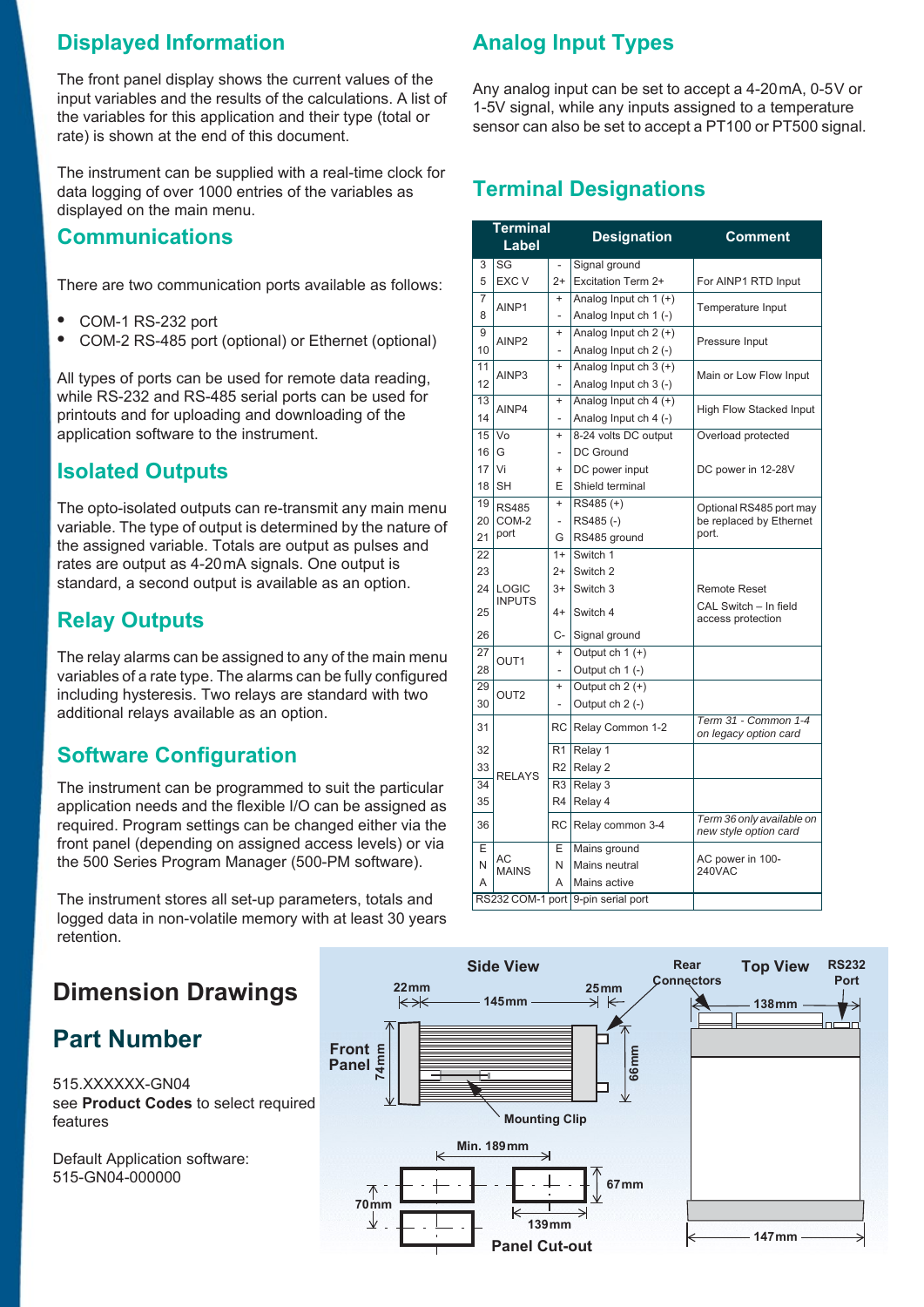# **Specifications**

#### **Operating Environment**

| <b>Temperature</b>                  | +5°C to +40°C (standard - no coating)<br>-20°C to +60°C (with conformal coating)<br>-30°C to +60°C (ExD housing with heater) |
|-------------------------------------|------------------------------------------------------------------------------------------------------------------------------|
| <b>Humidity</b>                     | 0 to 95% non condensing (conformal coating)<br>5% to 85% non condensing (no coating)                                         |
| <b>Power Supply</b>                 | 100-240 V AC (+/-10%) 50-60 Hz (+/-10%) or<br>12-28 V DC                                                                     |
| <b>Consumption</b>                  | 10W (max) Overvoltage category II                                                                                            |
| <b>Protection</b>                   | Sealed to IP65 (Nema 4X) when panel mounted                                                                                  |
| <b>Dimensions</b><br>(panel option) | 147mm (5.8") width<br>74mm (2.9") height<br>170mm (6.6") depth (behind the panel)                                            |

#### **Display**

| Backlit LCD with 7-digit numeric display and<br>11-character alphanumeric display |
|-----------------------------------------------------------------------------------|
| 15.5mm (0.6") high                                                                |
| 6mm (0.24") high                                                                  |
| Last data visible for 15 min after power down                                     |
| 0.3 second                                                                        |
|                                                                                   |

# **Non-volatile Memory**

**Retention** > 30 years

**Data Stored** Setup, Totals and Logs

| <b>Approvals</b> |                                                                          |
|------------------|--------------------------------------------------------------------------|
| Interference     | $C_{\epsilon}$ compliance                                                |
| <b>Enclosure</b> | IECEx, ATEX and CSA approved enclosures<br>available for hazardous areas |

### **Real Time Clock (Optional)**

| <b>Battery Type</b> | 3 volts Lithium button cell<br>- For Issue 7 option card, type CR2450N<br>manufactured by Renata only<br>- For conformal coated 'C' version, type BR2032<br>manufactured by Panasonic only<br>- For non-conformal coated versions, type<br>BR2032 and CR2032 manufactured by<br>Panasonic or Sony |
|---------------------|---------------------------------------------------------------------------------------------------------------------------------------------------------------------------------------------------------------------------------------------------------------------------------------------------|
| <b>Battery Life</b> | 5 years (typical)                                                                                                                                                                                                                                                                                 |

#### **Gas Properties Calculations (AGA- 8) Update Rate** 1 sec - gas composition unchanged<br>2 sec - when changed, 10 components 4 sec - when changed, 21 components

#### **Analog Input (General)**

| 100mA absolute maximum rating<br>(30mA for 4-20mA inputs) |
|-----------------------------------------------------------|
| $< 1.0$ sec                                               |
| RTD, 4-20mA, 0-5V and 1-5V input                          |
| Up to 20 correction points (some inputs)                  |
|                                                           |

#### **RTD Input**

| Sensor Type | PT100 & PT500 to IEC 751                                                      |
|-------------|-------------------------------------------------------------------------------|
| Connection  | Four Wire                                                                     |
| Range       | -200 $\degree$ C to 350 $\degree$ C<br>-200°C to 800°C (PT100 extended range) |
| Accuracy    | $0.1^{\circ}$ C typical<br>0.2°C typical (PT100 extended range)               |

## **4-20 mA Input**

| Impedance | 100 Ohms (to common signal ground)                                         |
|-----------|----------------------------------------------------------------------------|
| Accuracy  | 0.05% full scale $(20^{\circ}C)$<br>0.1% (full temperature range, typical) |

#### **0-5 or 1-5 Volts Input**

| Impedance       | 10 MOhms (to common signal ground)                                         |
|-----------------|----------------------------------------------------------------------------|
| <b>Accuracy</b> | 0.05% full scale $(20^{\circ}C)$<br>0.1% (full temperature range, typical) |

#### **Logic Inputs**

**Signal Type** CMOS, TTL, open collector, reed switch **Overvoltage** 30V maximum

| <b>Relay Output</b>        |                                                                       |
|----------------------------|-----------------------------------------------------------------------|
| <b>No. of Outputs</b>      | 2 relays plus 2 optional relays                                       |
| Voltage                    | 250 volts AC, 30 volts DC maximum<br>(solid state relays use AC only) |
| <b>Current</b>             | 3A maximum - mechanical relays<br>1.5A maximum - solid state relays   |
| <b>Communication Ports</b> |                                                                       |
| Ports                      | COM-1 RS-232 port<br>COM-2 RS-485 or Ethernet port (optional)         |
| <b>Baud Rate</b>           | 2400 to 19200 baud                                                    |
| Parity                     | Odd, even or none                                                     |
| <b>Stop Bits</b>           | 1 or 2                                                                |
| Data Bits                  | 8                                                                     |
|                            |                                                                       |

#### **Protocols** ASCII, Modbus RTU, Modbus TCP/IP (Ethernet Port), Printer

#### **Transducer Supply**

**Protection** Power limited output

**Voltage** 8 to 24 volts DC, programmable **Current** 70mA @ 24V, 120mA @ 12V maximum

#### **Isolated Output**

**No. of Outputs** 2 configurable outputs

**Configuration** Pulse/Digital or 4-20mA output

#### **Pulse/Digital Output**

| Signal Type        | Open collector                              |
|--------------------|---------------------------------------------|
| Switching          | 200 mA, 30 volts DC maximum                 |
| Saturation         | 0.8 volts maximum                           |
| <b>Pulse Width</b> | Programmable: 10, 20, 50, 100, 200 or 500ms |
|                    |                                             |

#### **4-20 mA Output**

| Supply            | 9 to 30 volts DC external                                                      |
|-------------------|--------------------------------------------------------------------------------|
| <b>Resolution</b> | 0.05% full scale                                                               |
| Accuracy          | $0.05\%$ full scale (20 $\degree$ C)<br>0.1% (full temperature range, typical) |

*Important: Specifications are subject to change without notice.*